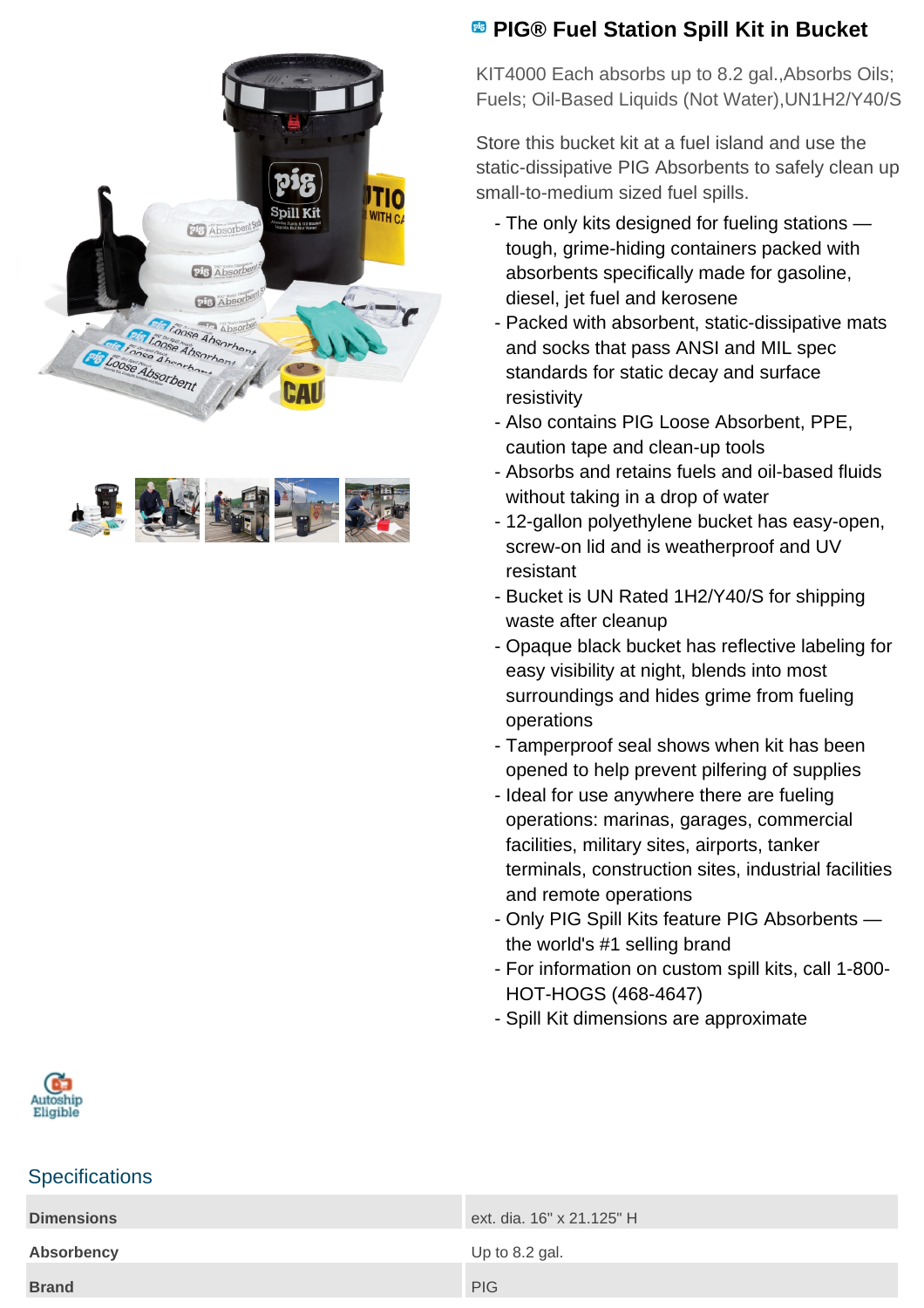| <b>Container Type</b>                        | <b>Bucket</b>                                                                                                                                                                                                                                                                                                                                                                                                                                          |
|----------------------------------------------|--------------------------------------------------------------------------------------------------------------------------------------------------------------------------------------------------------------------------------------------------------------------------------------------------------------------------------------------------------------------------------------------------------------------------------------------------------|
| <b>Fluid Absorbed</b>                        | Oils; Fuels; Oil-Based Liquids (Not Water)                                                                                                                                                                                                                                                                                                                                                                                                             |
| <b>High Visibility</b>                       | No                                                                                                                                                                                                                                                                                                                                                                                                                                                     |
| <b>Color</b>                                 | <b>Black</b>                                                                                                                                                                                                                                                                                                                                                                                                                                           |
| See-Through                                  | No                                                                                                                                                                                                                                                                                                                                                                                                                                                     |
| <b>UV Resistant</b>                          | Yes                                                                                                                                                                                                                                                                                                                                                                                                                                                    |
| <b>Wheels</b>                                | Not Applicable                                                                                                                                                                                                                                                                                                                                                                                                                                         |
| <b>Distributor Part Number</b>               | 55ve12                                                                                                                                                                                                                                                                                                                                                                                                                                                 |
| Sold as                                      | 1 each                                                                                                                                                                                                                                                                                                                                                                                                                                                 |
| Weight                                       | 30 lbs.                                                                                                                                                                                                                                                                                                                                                                                                                                                |
| # per Pallet                                 | 18                                                                                                                                                                                                                                                                                                                                                                                                                                                     |
| <b>Composition</b>                           | Mats: Polypropylene<br>Socks: Polypropylene<br>Loose Absorbent: Cellulose Fiber, Kaolin Clay, Calcium<br>Carbonate<br>Intentionally Added Ingredients: Sodium Sulfate, Diethyl<br>Pthalate, Estragole<br><b>Bucket: Polyethylene</b>                                                                                                                                                                                                                   |
| <b>Includes</b>                              | 4 - ext. dia. 3" x 48" L PIG® Static-Dissipative Absorbent<br>Sock (SKM700)<br>25 - 15" W x 20" L PIG® Stat-Mat® Absorbent Pad (MAT215)<br>4 - PIG® Dri Loose Absorbent in Spill Pouch (PLP220)<br>1 - Economy Goggle (GLS290-AF)<br>1 - 13" Nitrile Glove<br>1 - Apron<br>1 - Dustpan/Broom<br>5 - 18" W x 30" H Polyethylene Disposal Bags (BAG201-S)<br>1 - Caution Tape<br>1 - Instructions<br>1 - 12 Gal Bucket<br>6 - Tamperproof Seals (LBL101) |
| <b>UNSPSC</b>                                | 47131905                                                                                                                                                                                                                                                                                                                                                                                                                                               |
| <b>Pigalog® Page Number</b>                  | Page 107                                                                                                                                                                                                                                                                                                                                                                                                                                               |
| <b>Metric Equivalent</b>                     |                                                                                                                                                                                                                                                                                                                                                                                                                                                        |
| <b>Absorbency</b>                            | Up to 31 L                                                                                                                                                                                                                                                                                                                                                                                                                                             |
| <b>Dimensions</b><br>Weight                  | ext. dia. 40.6cm x 53.7cm H<br>13.6 kg                                                                                                                                                                                                                                                                                                                                                                                                                 |
| <b>Technical Information</b>                 |                                                                                                                                                                                                                                                                                                                                                                                                                                                        |
| <b>Certifications, Approvals and Ratings</b> |                                                                                                                                                                                                                                                                                                                                                                                                                                                        |
| <b>UN1H2/Y40/S</b>                           |                                                                                                                                                                                                                                                                                                                                                                                                                                                        |
| <b>CountryNoShip</b>                         |                                                                                                                                                                                                                                                                                                                                                                                                                                                        |

This product is subject to export restrictions and cannot be shipped to the European Union or Great Britain.